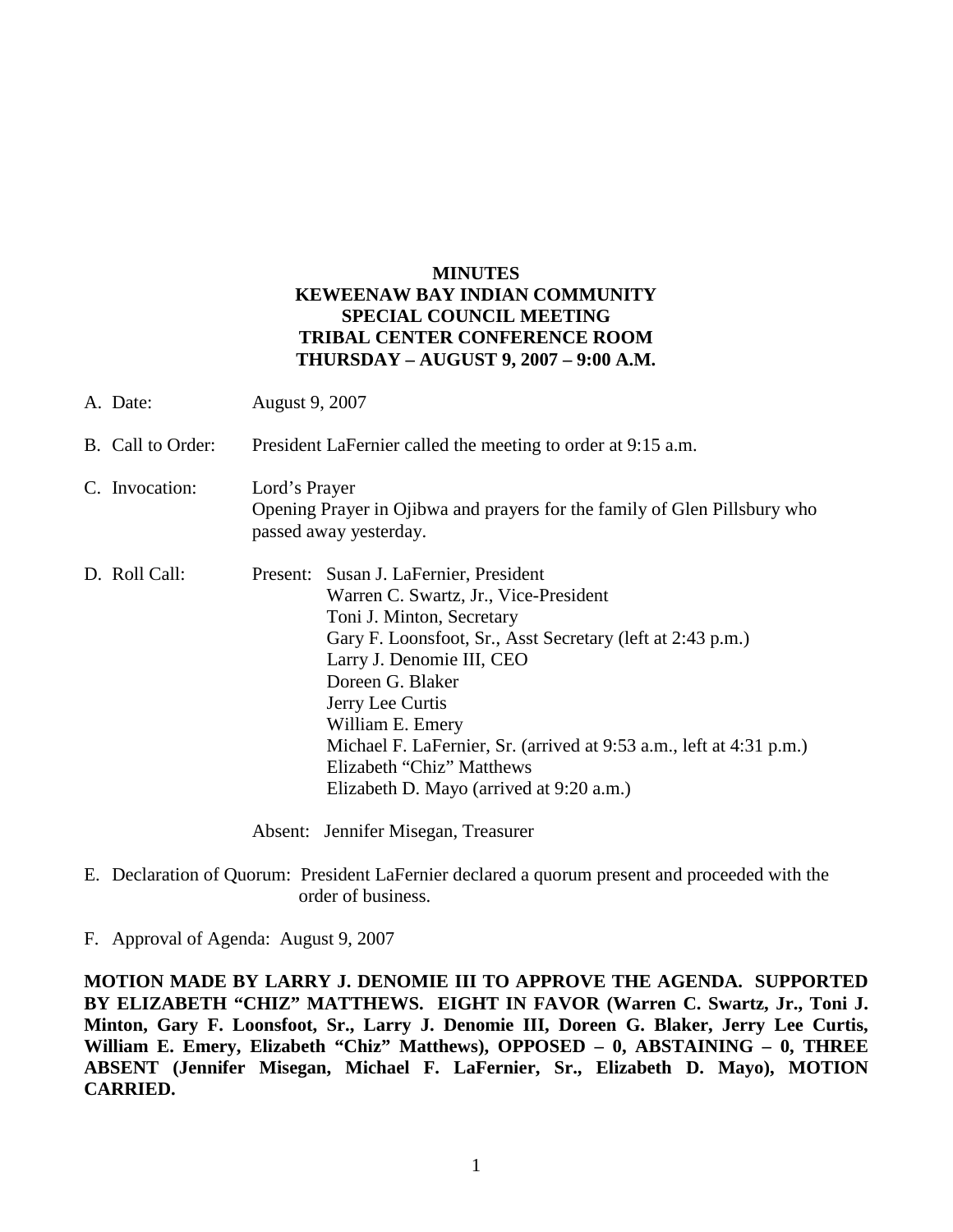- G. For your Information:
	- 1. Weed & Seed Grant Award Letter
	- 2. Thalden Architects Green Casino's "It's About Time" article
	- 3. NCAI August  $7<sup>th</sup>$  Update on Major Indian Legislative Issues
	- 4. Native American Report July 2007
	- 5. A copy of the Gaming Commission Meeting Minutes of July 31, 2007

Elizabeth Mayo arrived at 9:20 a.m.

- H. Approval of Meeting Minutes:
	- 1. July 14, 2007

**MOTION MADE BY ELIZABETH D. MAYO TO APPROVE THE JULY 14, 2007 MEETING MINUTES WITH THE CHANGES. SUPPORTED BY WILLIAM E. EMERY. SIX IN FAVOR (Warren C. Swartz, Jr., Larry J. Denomie III, Jerry Lee Curtis, William E. Emery, Elizabeth "Chiz" Matthews, Elizabeth D. Mayo), OPPOSED – 0, THREE ABSTAINING (Toni J. Minton, Gary F. Loonsfoot, Sr., Doreen G. Blaker), TWO ABSENT (Jennifer Misegan, Michael F. LaFernier, Sr.), MOTION CARRIED.**

2. July 19, 2007

**MOTION MADE BY ELIZABETH D. MAYO TO APPROVE THE JULY 19, 2007 MEETING MINUTES. SUPPORTED BY WILLIAM E. EMERY. EIGHT IN FAVOR (Warren C. Swartz, Jr., Toni J. Minton, Gary F. Loonsfoot, Sr., Larry J. Denomie III, Jerry Lee Curtis, William E. Emery, Elizabeth "Chiz" Matthews, Elizabeth D. Mayo), OPPOSED – 0, ABSTAINING - 0, THREE ABSENT (Jennifer Misegan, Doreen G. Blaker, Michael F. LaFernier, Sr.), MOTION CARRIED.**

(Doreen Blaker out of the room)

Chris Swartz had concerns regarding the OCC findings in the Accreditation process. The Council will set a time at next week's August  $16<sup>th</sup>$  meeting for discussion on this topic.

- I. Recognize Scheduled Delegation/ Individuals:
	- 1. Debbie Williamson Language Grant Plan Update

[Debbie Williamson was unavailable, will move to the next item on the Agenda]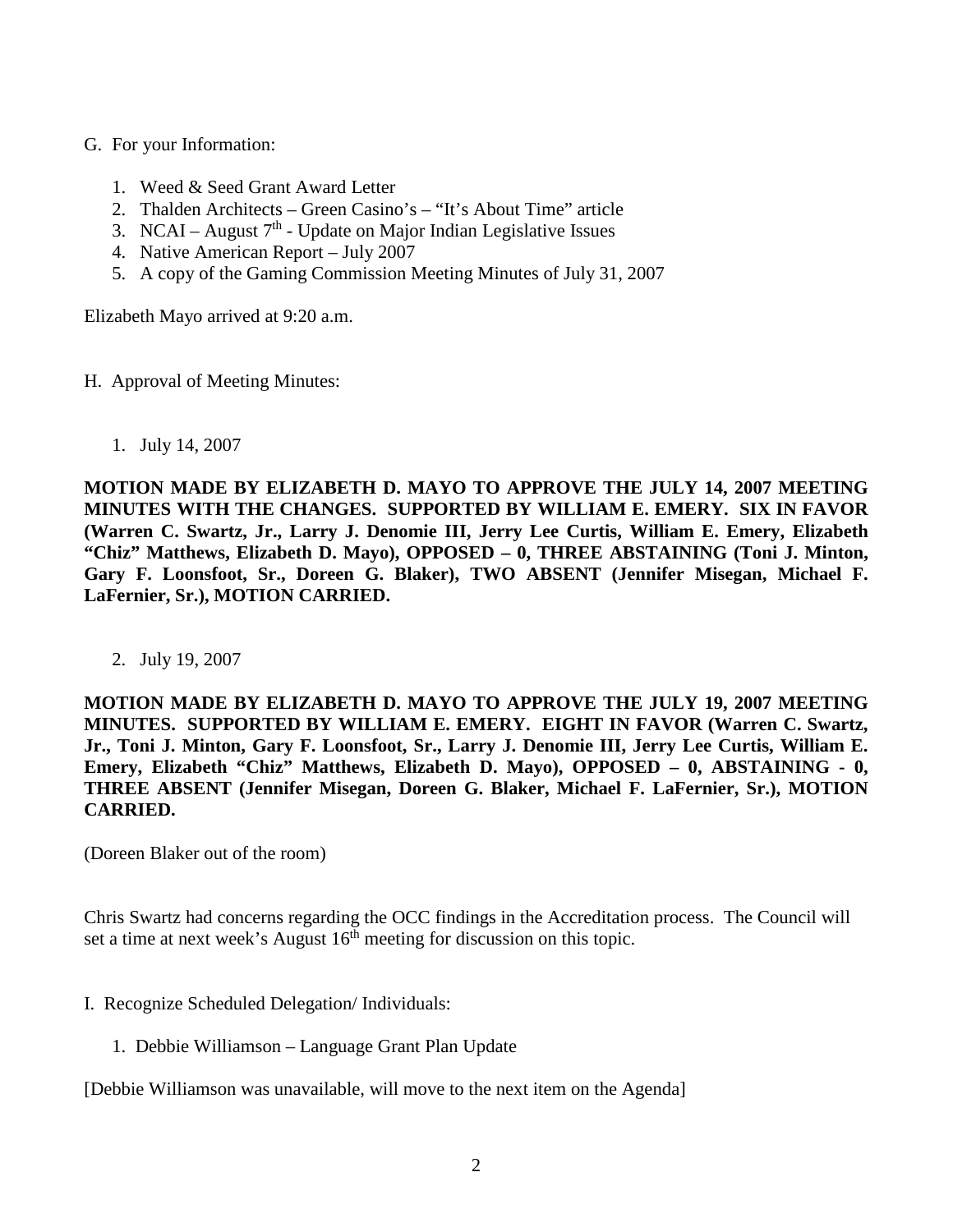#### J. New Business:

1. Jason Ayres a) Resolution KB-1564-2007 - Melody Sandquist Residential Lease

**MOTION MADE BY WARREN C. SWARTZ, JR. TO APPROVE RESOLUTION KB-1564-2007 THE MELODY SANDQUIST RESIDENTIAL LEASE. SUPPORTED BY GARY F. LOONSFOOT, SR. EIGHT IN FAVOR (Warren C. Swartz, Jr., Toni J. Minton, Gary F. Loonsfoot, Sr., Larry J. Denomie III, Doreen G. Blaker, Jerry Lee Curtis, Elizabeth "Chiz" Matthews, Elizabeth D. Mayo), OPPOSED – 0, ONE ABSTAINING (William E. Emery), TWO ABSENT (Jennifer Misegan, Michael F. LaFernier, Sr.), MOTION CARRIED.**

Mike LaFernier arrived at 9:53 a.m.

b) Resolution KB-1565-2007 – Robert Sandquist Recreational Lease

**MOTION MADE BY WARREN C. SWARTZ, JR. TO APPROVE RESOLUTION KB-1565-2007 THE ROBERT SANDQUIST RECREATIONAL LEASE. SUPPORTED BY TONI J. MINTON. TEN IN FAVOR (Warren C. Swartz, Jr., Toni J. Minton, Gary F. Loonsfoot, Sr., Larry J. Denomie III, Doreen G. Blaker, Jerry Lee Curtis, William E. Emery, Michael F. LaFernier, Sr., Elizabeth "Chiz" Matthews, Elizabeth D. Mayo), OPPOSED – 0, ABSTAINING - 0, ONE ABSENT (Jennifer Misegan), MOTION CARRIED.**

> c) Resolution KB-1566-2007 – 40 Acre Sand Point Acquisition for the Preservation of Wetland Habitat and Species

**MOTION MADE BY DOREEN G. BLAKER TO APPROVE RESOLUTION KB-1566-2007 THE SAND POINT ACQUISITION. SUPPORTED BY MICHAEL F. LAFERNIER, SR. TEN IN FAVOR (Warren C. Swartz, Jr., Toni J. Minton, Gary F. Loonsfoot, Sr., Larry J. Denomie III, Doreen G. Blaker, Jerry Lee Curtis, William E. Emery, Michael F. LaFernier, Sr., Elizabeth "Chiz" Matthews, Elizabeth D. Mayo), OPPOSED – 0, ABSTAINING - 0, ONE ABSENT (Jennifer Misegan), MOTION CARRIED.**

> d) Resolution KB-1567-2007 – Tom LaTendresse Easement Request on Beartown Road

#### **MOTION MADE BY WILLIAM E. EMERY TO REFER THE RESOLUTION KB-1567-2007 TO THE TRIBAL ATTORNEY. MOTION DIED FOR LACK OF SUPPORT.**

**MOTION MADE BY WARREN C. SWARTZ, JR. TO APPROVE RESOLUTION KB-1567-2007 THE TOM LATENDRESSE EASEMENT REQUEST AND TO AUTHORIZE THE PRESIDENT TO SIGN THE EASEMENT. SUPPORTED BY MICHAEL F. LAFERNIER, SR. EIGHT IN FAVOR (Warren C. Swartz, Jr., Toni J. Minton, Gary F. Loonsfoot, Sr., Larry J. Denomie III, Doreen G. Blaker, Jerry Lee Curtis, Michael F. LaFernier, Sr., Elizabeth "Chiz"**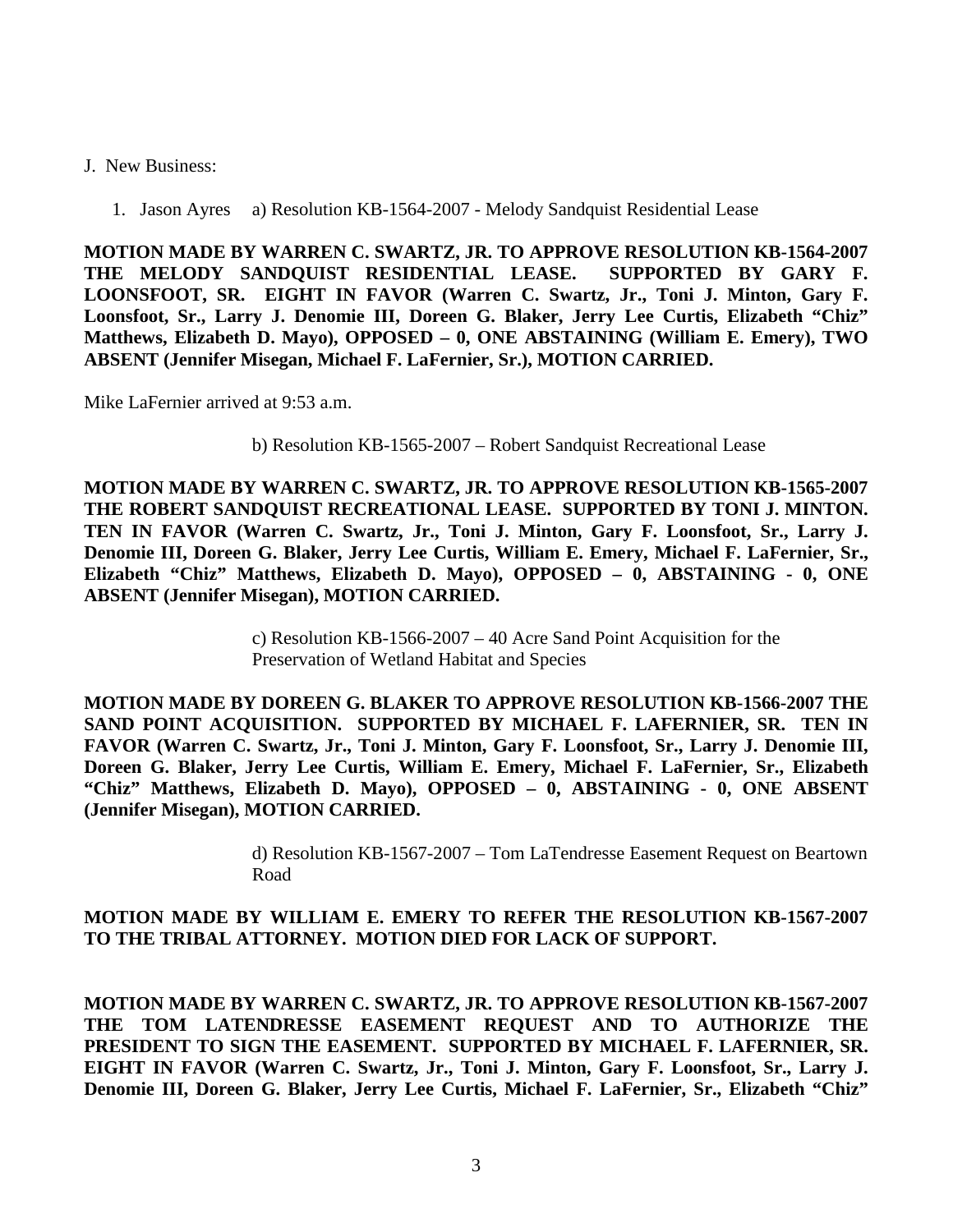## **Matthews), TWO OPPOSED (William E. Emery, Elizabeth D. Mayo), ABSTAINING - 0, ONE ABSENT (Jennifer Misegan), MOTION CARRIED.**

[Return to previous item on the Agenda – Debbie Williamson – Language Grant Plan Update]

Debbie discussed a strategic plan for learning the Language with goal and needs statements and proposed objectives. She handed out Ojibwa Dictionaries to the Council and talked about a phonetic or double vowel system and said that part of the plan is developing which writing system to use. She suggested that we use signs in Ojibwa, label everything and to include all ages. She invited the Council to the next Language Revitalization meetings to be held on August  $26<sup>th</sup>$  through the  $29<sup>th</sup>$ .

# **Break: 10:53 – 11:05 a.m.**

- K. Closed Session:
	- 1. Vicki Dompier/Becky Tussing/Valerie Voakes Drug Task Force
	- 2. John Mantila/Hosh LaPointe/Sarah Smith Pines Slot Machines
	- 3. Larry Denomie, CEO Economic Development (job descriptions)/Other
	- 4. Susan LaFernier, President Request/Personnel Policies/Other

**MOTION MADE BY MICHAEL F. LAFERNIER, SR. TO GO INTO CLOSED SESSION AT 11:06 A.M. SUPPORTED BY WILLIAM E. EMERY. EIGHT IN FAVOR (Warren C. Swartz, Jr., Toni J. Minton, Larry J. Denomie III, Doreen G. Blaker, Jerry Lee Curtis, William E. Emery, Michael F. LaFernier, Sr., Elizabeth "Chiz" Matthews), ONE OPPOSED (Elizabeth D. Mayo), ABSTAINING – 0, TWO ABSENT (Gary F. Loonsfoot, Sr., Jennifer Misegan), MOTION CARRIED.**

(Gary Loonsfoot out of the room)

## **Lunch: 11:50 a.m. – 1:10 p.m.**

Mike LaFernier returned at 1:18 p.m.

Gary Loonsfoot returned at 1:20 p.m.

Larry Denomie returned at 1:32 p.m.

Gary Loonsfoot left at 2:43 p.m.

Mike LaFernier left at 4:31 p.m.

**Break: 2:58 – 3:15 p.m.**

**MOTION MADE BY WARREN C. SWARTZ, JR. TO GO INTO OPEN SESSION AT 4:45 P.M. SUPPORTED BY WILLIAM E. EMERY. SEVEN IN FAVOR (Warren C. Swartz, Jr., Toni J. Minton, Larry J. Denomie III, Jerry Lee Curtis, William E. Emery, Elizabeth "Chiz" Matthews,**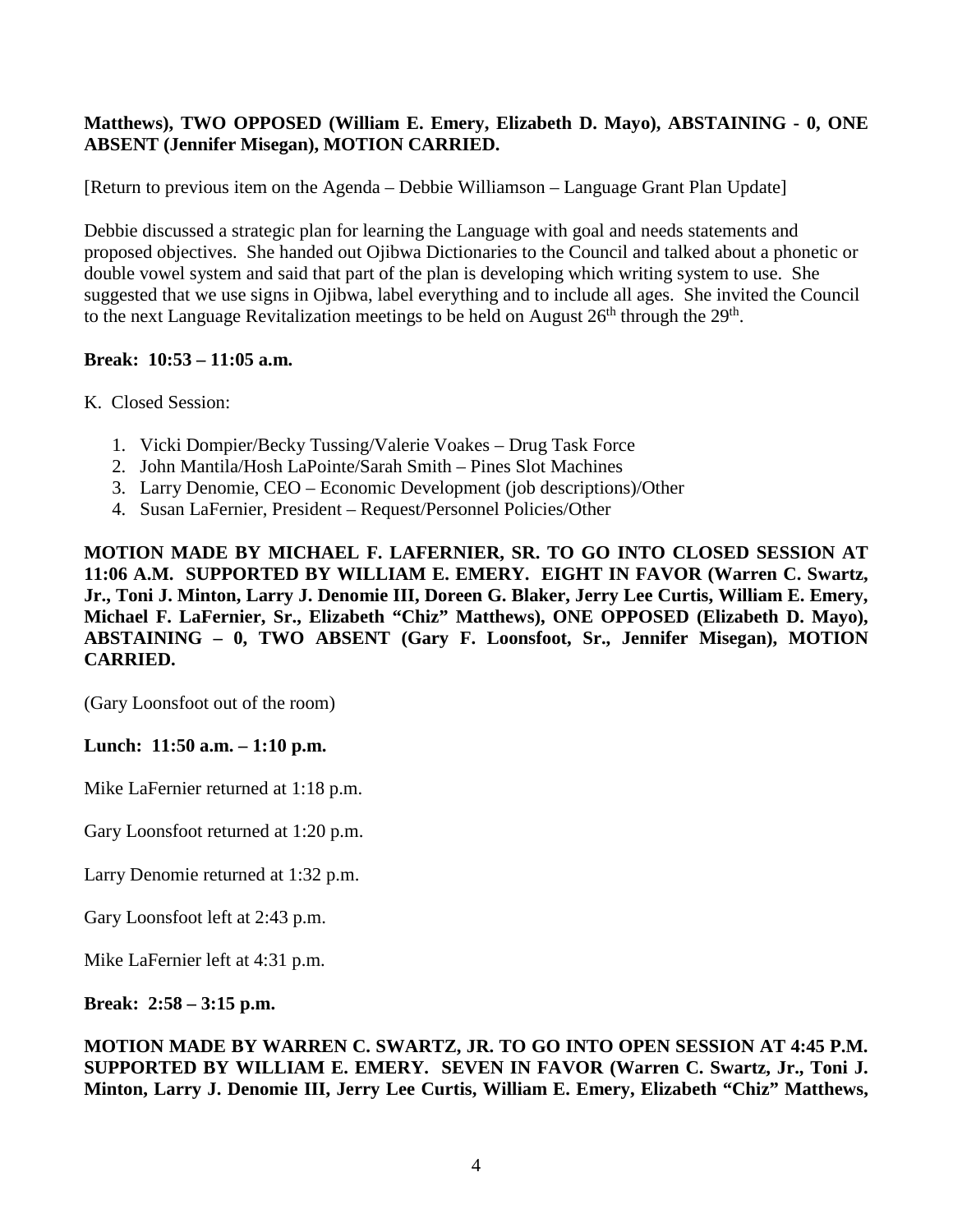**Elizabeth D. Mayo), OPPOSED – 0, ABSTAINING – 0, FOUR ABSENT (Gary F. Loonsfoot, Sr., Jennifer Misegan, Doreen G. Blaker, Michael F. LaFernier, Sr.), MOTION CARRIED.**

(Doreen Blaker out of the room)

Casino Employee Gambling Policy-

**MOTION MADE BY LARRY J. DENOMIE III TO AMEND THE OJIBWA CASINO EMPLOYEE HANDBOOK SECTION 23, EMPLOYEE GAMBLING, TO ALLOW EMPLOYEES TO GAMBLE IN EITHER CASINO EXCEPT IN THE DEPARTMENT IN THE CASINO THEY ARE EMPLOYED AND THE SECTION LABELED "NOT PERMITTED TO GAMBLE" TO BE THE FOLLOWING, THE GENERAL MANGERS DEPARTMENT, LICENSE MANAGERS AND LICENSE ASSISTANT MANAGERS, ACCOUNTING DEPARTMENT, SURVEILLANCE DEPARTMENT, SECURITY DEPARTMENT, MARKETING MANAGER, PROMOTIONS COORDINATOR, GUEST SERVICES SUPERVISOR, HUMAN RESOURCE DIRECTOR, CAGE DEPARTMENT AND IT DEPARTMENT. SUPPORTED BY WARREN C. SWARTZ, JR. EIGHT IN FAVOR (Warren C. Swartz, Jr., Toni J. Minton, Larry J. Denomie III, Doreen G. Blaker, Jerry Lee Curtis, William E. Emery, Elizabeth "Chiz" Matthews, Elizabeth D. Mayo), OPPOSED - 0, ABSTAINING – 0, THREE ABSENT (Gary F. Loonsfoot, Sr., Jennifer Misegan, Michael F. LaFernier, Sr.), MOTION CARRIED.**

Sovereignty Fund not available for Language Immersion Classes-

**MOTION MADE BY LARRY J. DENOMIE III TO NOT ALLOW THE SOVEREIGN STUDENT FUND TO BE USED FOR THE BAY MILLS IMMERSION CLASS TO BE HELD AT OCC. SUPPORTED BY DOREEN G. BLAKER. SEVEN IN FAVOR (Toni J. Minton, Larry J. Denomie III, Doreen G. Blaker, Jerry Lee Curtis, William E. Emery, Elizabeth "Chiz" Matthews, Elizabeth D. Mayo), ONE OPPOSED (Warren C. Swartz, Jr.), ABSTAINING – 0, THREE ABSENT (Gary F. Loonsfoot, Sr., Jennifer Misegan, Michael F. LaFernier, Sr.), MOTION CARRIED.**

Tree Removal-

**MOTION MADE BY DOREEN G. BLAKER TO APPROVE TREE REMOVAL OF TWO LOMBARDI POPLARS BY TIKKY'S TREE REMOVAL MINUS HAULING THE WOOD AND BRUSH FOR STEVEN HAATAJA. SUPPORTED BY TONI J. MINTON. EIGHT IN FAVOR (Warren C. Swartz, Jr., Toni J. Minton, Larry J. Denomie III, Doreen G. Blaker, Jerry Lee Curtis, William E. Emery, Elizabeth "Chiz" Matthews, Elizabeth D. Mayo), OPPOSED – 0, ABSTAINING – 0, THREE ABSENT (Gary F. Loonsfoot, Sr., Jennifer Misegan, Michael F. LaFernier, Sr.), MOTION CARRIED.**